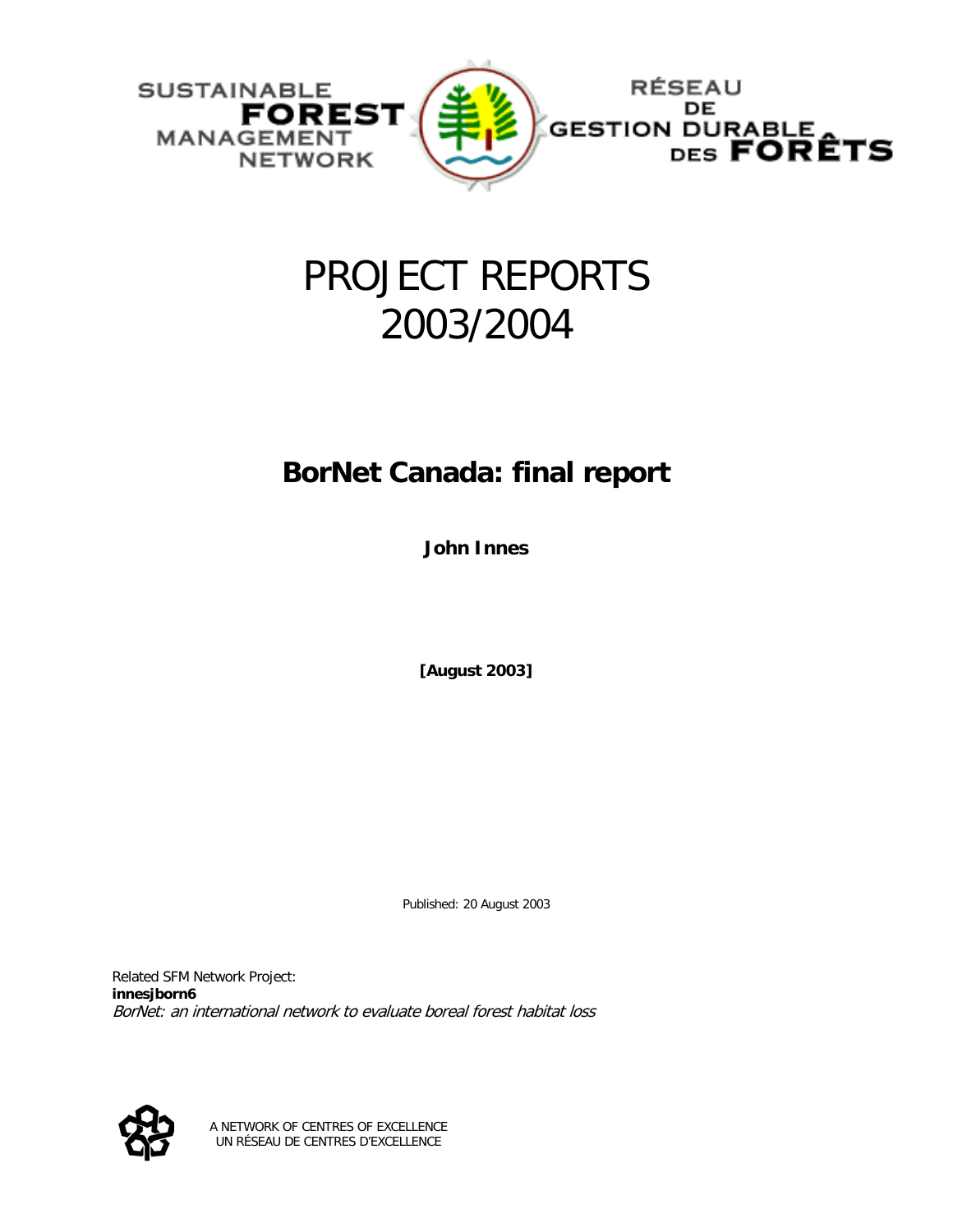# **BorNet Canada**

**Final Report** 

**John Innes Centre for Applied Conservation Research University of British Columbia**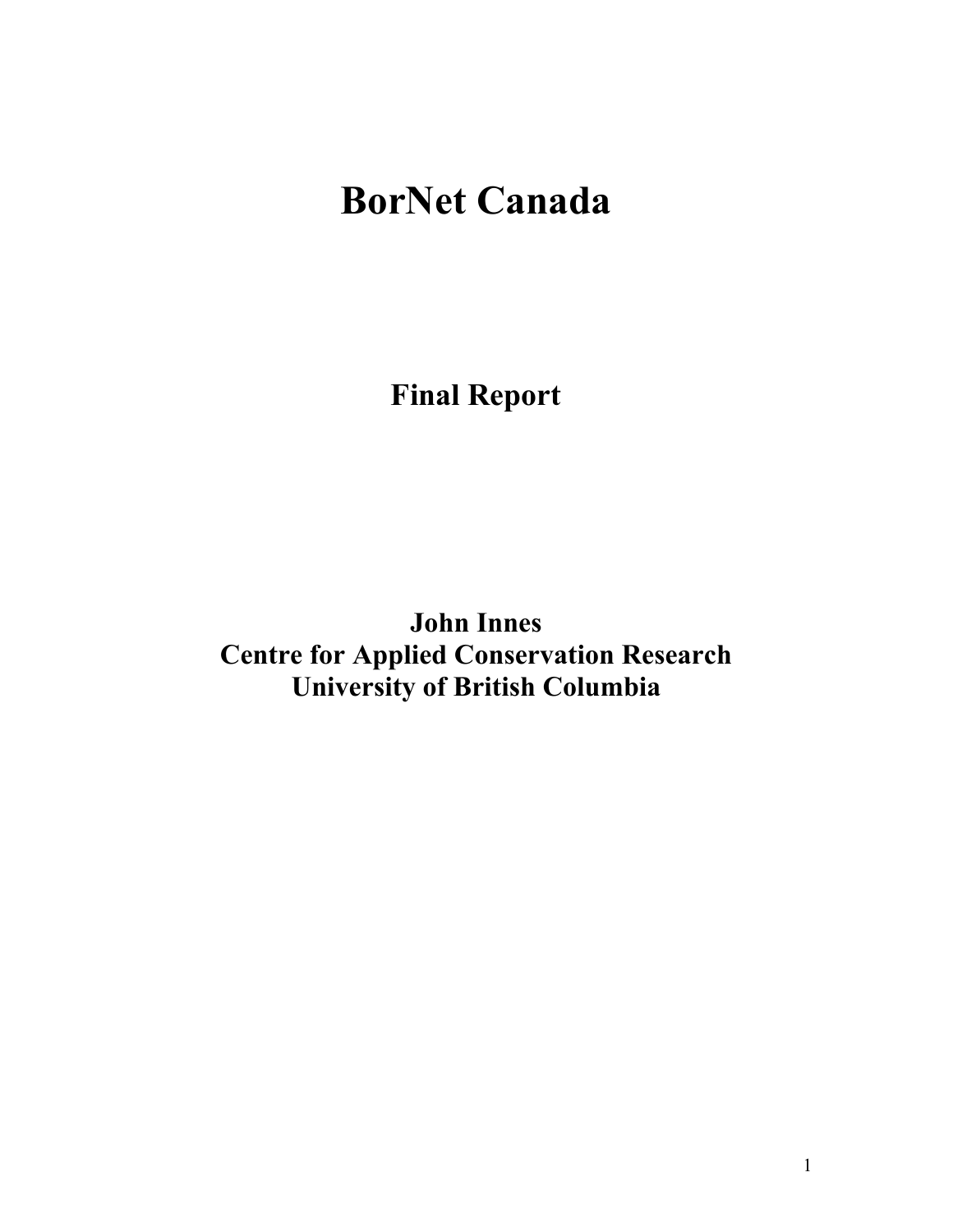# **Contents**

| Contents.                                                                             |  |
|---------------------------------------------------------------------------------------|--|
|                                                                                       |  |
|                                                                                       |  |
|                                                                                       |  |
|                                                                                       |  |
|                                                                                       |  |
|                                                                                       |  |
|                                                                                       |  |
|                                                                                       |  |
| Question 1: How much and where should forests be fully protected in reserves?  8      |  |
| Question 2: How can management effectively restore/recreate/maintain                  |  |
|                                                                                       |  |
| Question 3: How can we assess the effectiveness of our biodiversity conservation      |  |
|                                                                                       |  |
|                                                                                       |  |
|                                                                                       |  |
|                                                                                       |  |
|                                                                                       |  |
|                                                                                       |  |
|                                                                                       |  |
|                                                                                       |  |
|                                                                                       |  |
|                                                                                       |  |
|                                                                                       |  |
| Goal 1: Viable, diverse, reproducing populations of boreal species exist throughout   |  |
|                                                                                       |  |
| Goal 2: Global, regional and local policies reflect current knowledge on biodiversity |  |
|                                                                                       |  |
| Goal 3: Society has a broader and more international view of how forests should be    |  |
|                                                                                       |  |
| Goal 4: A well established network of researchers, managers and policy-makers         |  |
|                                                                                       |  |
|                                                                                       |  |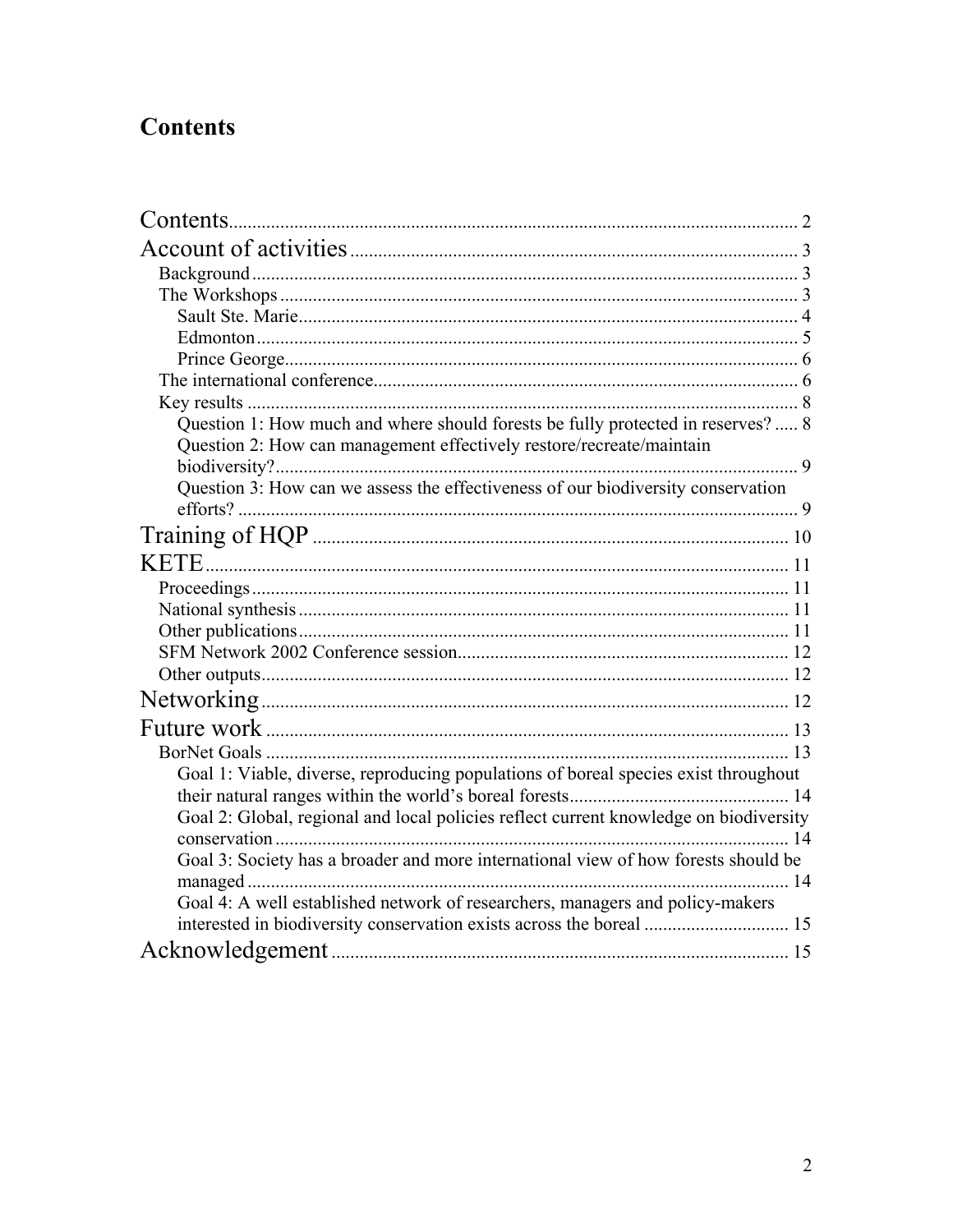## **Account of activities**

### Background

BorNet was established by the SFM Network to develop a network of scientists looking at boreal forests in Canada and the rest of the world. It was formed in the recognition that as large-scale forestry and urban growth continues to pace northward, Canada's boreal forests are increasingly coming under pressure. However, the biodiversity consequences of expansion and extensive forest management are complex and poorly understood. At the time the project was established, there was little collaboration between the large number of government agencies, universities and non-governmental organizations conducting research on biodiversity in Canada's boreal areas. Nor was there broad collaboration among the host of researchers, resource managers and governments involved in biodiversity management. Furthermore, as 90% of communities in the boreal are aboriginal, there was a large, unmet need to understand distinct cultural relationships to the land and resources in boreal forest across Canada. As a result of this lack of collaboration and consultation, there was no clear direction or consensus regarding current research and monitoring priorities.

To rectify some of these problems, the BorNet project was divided into three distinct phases, each of which was guided by a sixteen-member steering committee (see below for a list of steering committee members). In the first phase, funding was obtained from BorNet's key funders (FIBRE in Finland, MISTRA and WWF International in Sweden, and the Sustainable Forest Management Network in Canada) for national syntheses of information around biodiversity conservation in the boreal within Canada, Finland and Sweden.

Following this phase, the first international BorNet workshop was held in Sweden in May 2002, to begin the international comparison phase of BorNet.

In a final stage, BorNet partnered with FORREX – Forest Research Extension Partnership to develop a funding proposal that will focus on generating information syntheses and management tools for the natural resource management community. In addition, scientists involved in BorNet have applied for funding to establish research projects that are international in scope, to take advantage of the range of forest management practices existing across the boreal. Funding has been sought from the European Union  $6<sup>th</sup>$  Framework programme and through funding agencies in Canada and elsewhere to support these initiatives. To date, these applications have been unsuccessful.

### The Workshops

A key aspect of the BorNet Canada project was a series of workshops held in Sault St. Marie (November 23 and 24, 2001), Edmonton (November 17 and 18, 2001) and Prince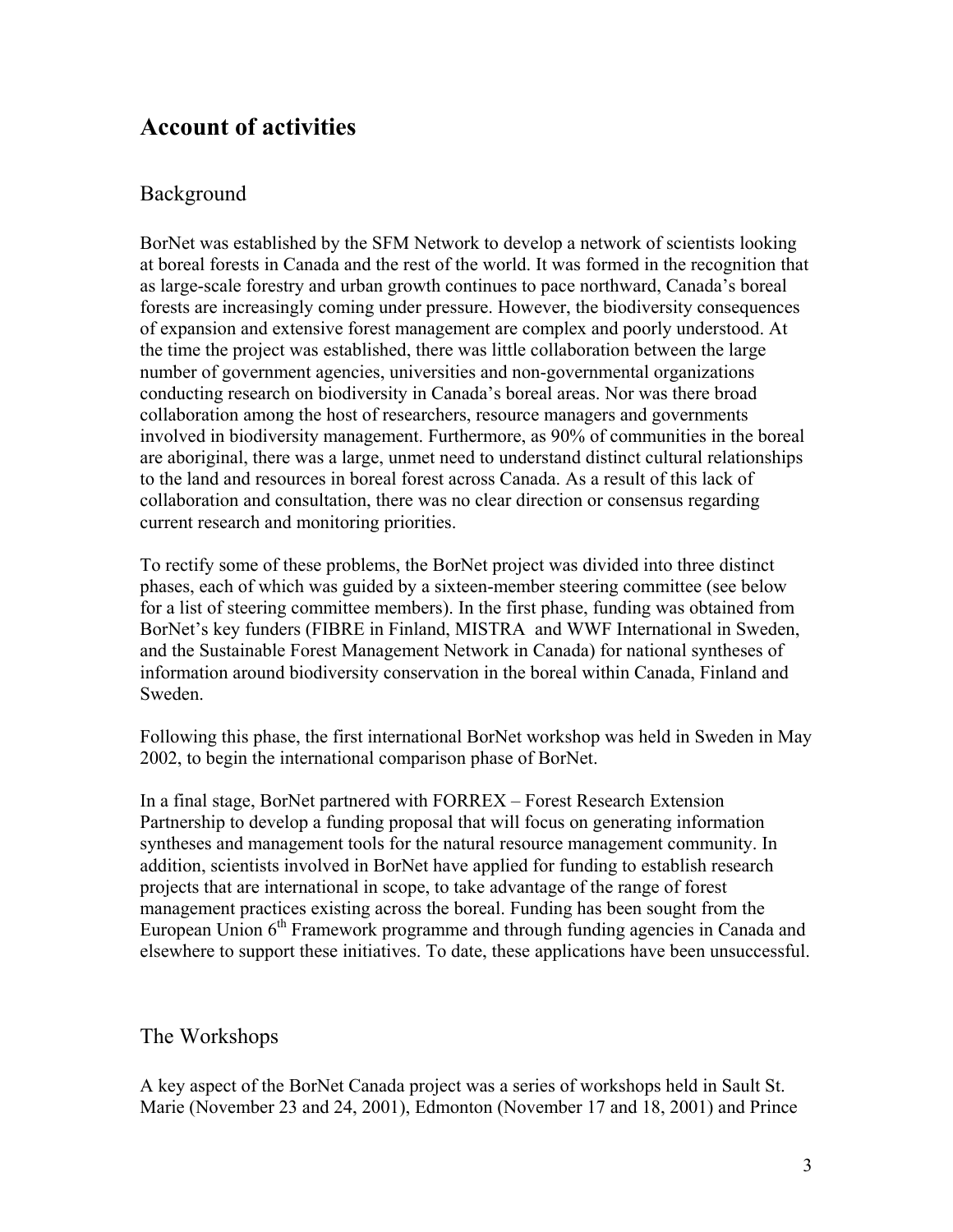George (November 23 and 24, 2001). These were followed by an international workshop in Uppsala, Sweden, on May 27 and 28, 2002. These workshops were organized to:

- increase the exchange of information and ideas among those researching boreal biodiversity
- seek contributions to the development of a national synthesis, and
- provide direction on future research and monitoring

To guide the discussions, the workshops used as a background reference *Biodiversity Evaluation Tools for European Forests* (Tor-Björn Larsson (ed.) Swedish Environmental Protection Agency. Ecological Bulletin 50: 2001). A template of three questions, derived during a meeting between Canada and other BorNet countries, was modified by the working groups to suit key regional issues:

- How much forest needs to be devoted to biodiversity maintenance?
- How can management effectively restore/recreate/maintain important features required to conserve biodiversity?
- How can we determine the effectiveness of these biodiversity conservation efforts?

The first question addressed the task of developing targets and benchmarks for biodiversity conservation at the landscape scale. The second question was related to implementation and management tools used to achieve the objectives articulated in Question 1. Finally, the third question explored the effectiveness of management tools and systems, outlined in Question 2, in terms of meeting targets identified in Question 1.

The formal agendas for the workshops were as follows:

### **Sault Ste. Marie**

October 13, 2001

- 8.30 Introduction to BorNet. John Innes, *University of British Columbia*
- 9.30 Wildlife habitat and climate change. *Graham Forbes and Anthony Diamond, University of New Brunswick*
- 11.00 Evidence for thresholds in forest bird response to local and landscapescale silvicultural treatments in the Acadian Forest. *Marc-André Villard, Université de Moncton*
- 1.00 Increasing the accessibility of NTFP resources by integrating forest planning activities with wild crafter needs – a case study in the Algoma District of Ontario. *Luc C. Duchesne, Canadian Forest Service; Shanon*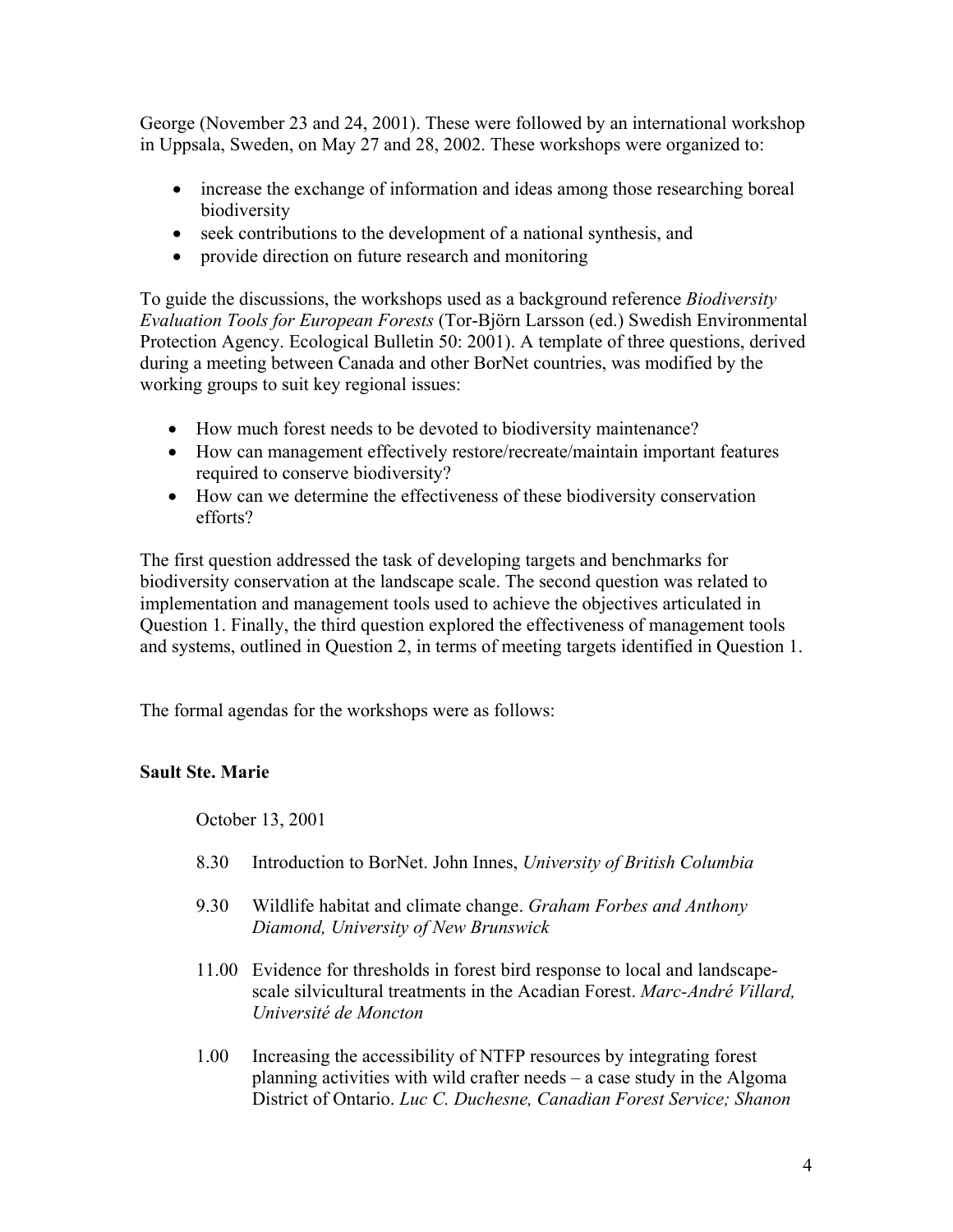*Meawasige-Gow, Mitigaawaaki Forestry Marketing Co-operative Inc.; Joanne Marck, Ontario Ministry of Natural Resources; Peter Uhlig, Ontario Ministry of Natural Resources; Stacey Koumentaros, Natural Resources Renaissance Network, Sault Ste. Marie Innovation Centre*.

2.00 Multiscale relationships between landscape pattern and biodiversity. *Rob Rempel, Centre for Northern Forest Ecosystem Research and Lakehead University*.

#### **Edmonton**

November 17, 2001

- 8.30 Introduction to BorNet. *John Innes and Carolyn Whittaker, University of British Columbia; John Spence, University of Alberta*
- 9.30 Biodiversity: Building performance indicators for the boreal forest. *Stan Boutin, University of Alberta*
- 11.00 Integrating biodiversity conservation practices into forest planning and operational practices. *Luigi Morgantini, Weyerhaeuser Company*
- 1.00 Applying conservation net theory to boreal regions. *Ross Wein, University of Alberta*
- 2.00 First Nations involvement in biodiversity management. *Clifford Hickey and David Natcher, University of Alberta*

November 18, 2001

- 8.30 Saskatchewan forest ecosystem impacts monitoring framework. *David Andison, Bandaloop Landscape-Ecosystem Services*
- 9.00 Thresholds. *Fiona Schmiegelow, University of Alberta*
- 10.00 The consequences of TRIAD and intensive timber production. *Jan Volney, Canadian Forest Service*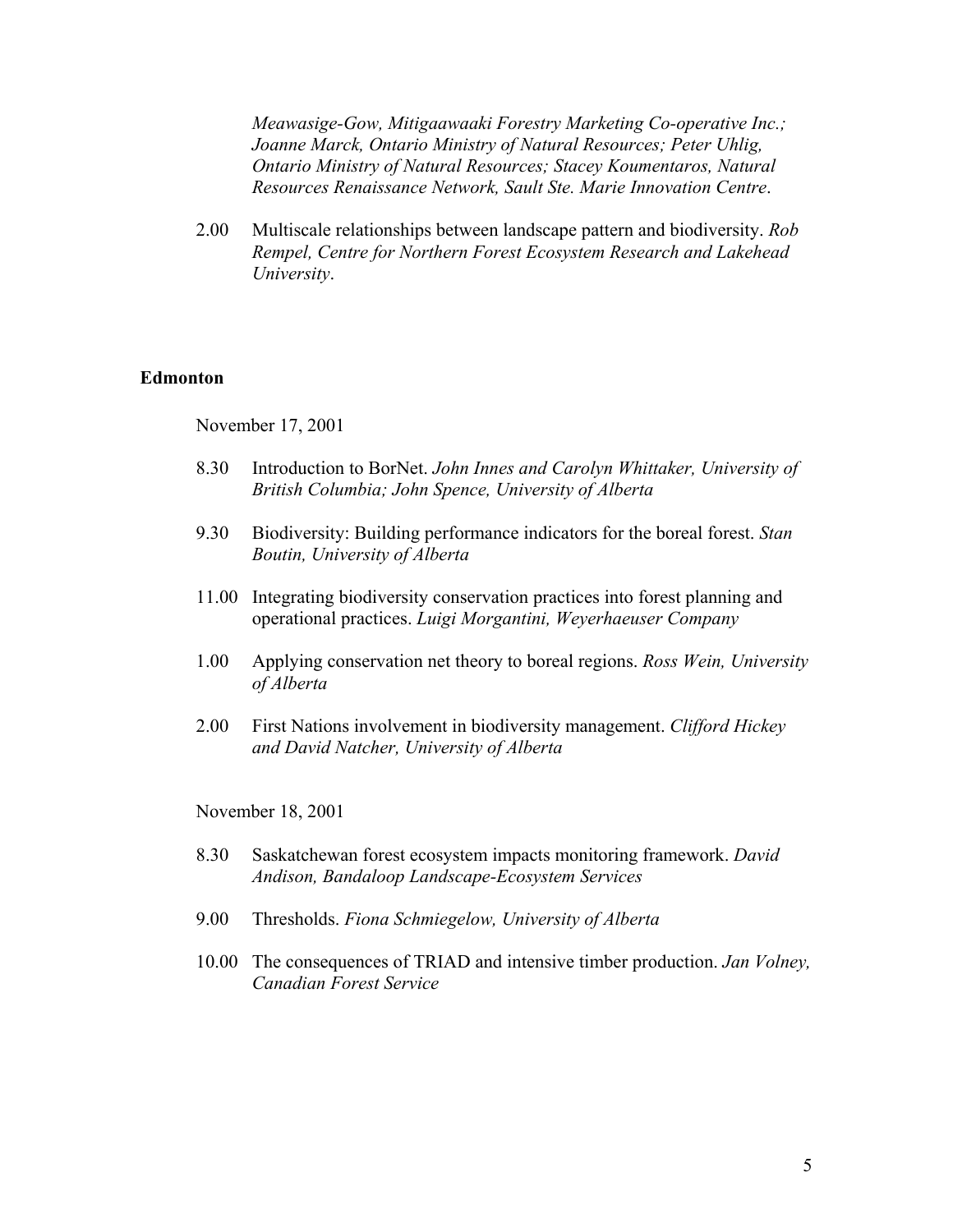### **Prince George**

November 23, 2001

- 8.30 Introduction to BorNet. John Innes, University of British Columbia
- 9.00 Using natural disturbance benchmarks to improve sustainable forest management practices. Craig DeLong, BC Ministry of Forests
- 10.30 Temporal seral stage monitoring and wildlife habitat on Tree Farm License 48. Dan Rosen, Canadian Forest Products Ltd., Peace Region
- 11.15 CanFor's implementation plan. Daryll Hebert, Encompass Strategic Resources Inc.; Carl Vandermark, Forest Planner, Canadian Forest Products, Ltd.
- 1.00 Tools for long-term monitoring of biodiversity. Mike Gillingham and Katherine Parker, University of Northern BC
- 2.00 Wildlife inventory and habitat assessment: A Gitxsan approach to aboriginal participation in forest management. Russell Collier, Resource Consultant, Smithers, BC

November 24, 2001

- 8.30 Some Canadian Forest Service led research projects addressing boreal forest fire disturbance. Brad Hawkes, Canadian Forest Service
- 11.30 Bat roosting and foraging ecology in disturbed and undisturbed BC subboreal forests. Jennifer Psyllakis, University of Northern BC

### **The international conference**

In addition to the three Canadian workshops, an international conference (funded mostly by the NSERC International Opportunities Fund was held in Uppsala, Sweden on May 27-28, 2002. The meeting was followed by a field trip to the European part of Russia, traveling through Estonia to the Pskov Model Forest. The contributions to the conference were as follows:

Session I: Setting the scene

IKEA Purchasing strategy. Hans Djuberg, IKEA North America, Toronto, Canada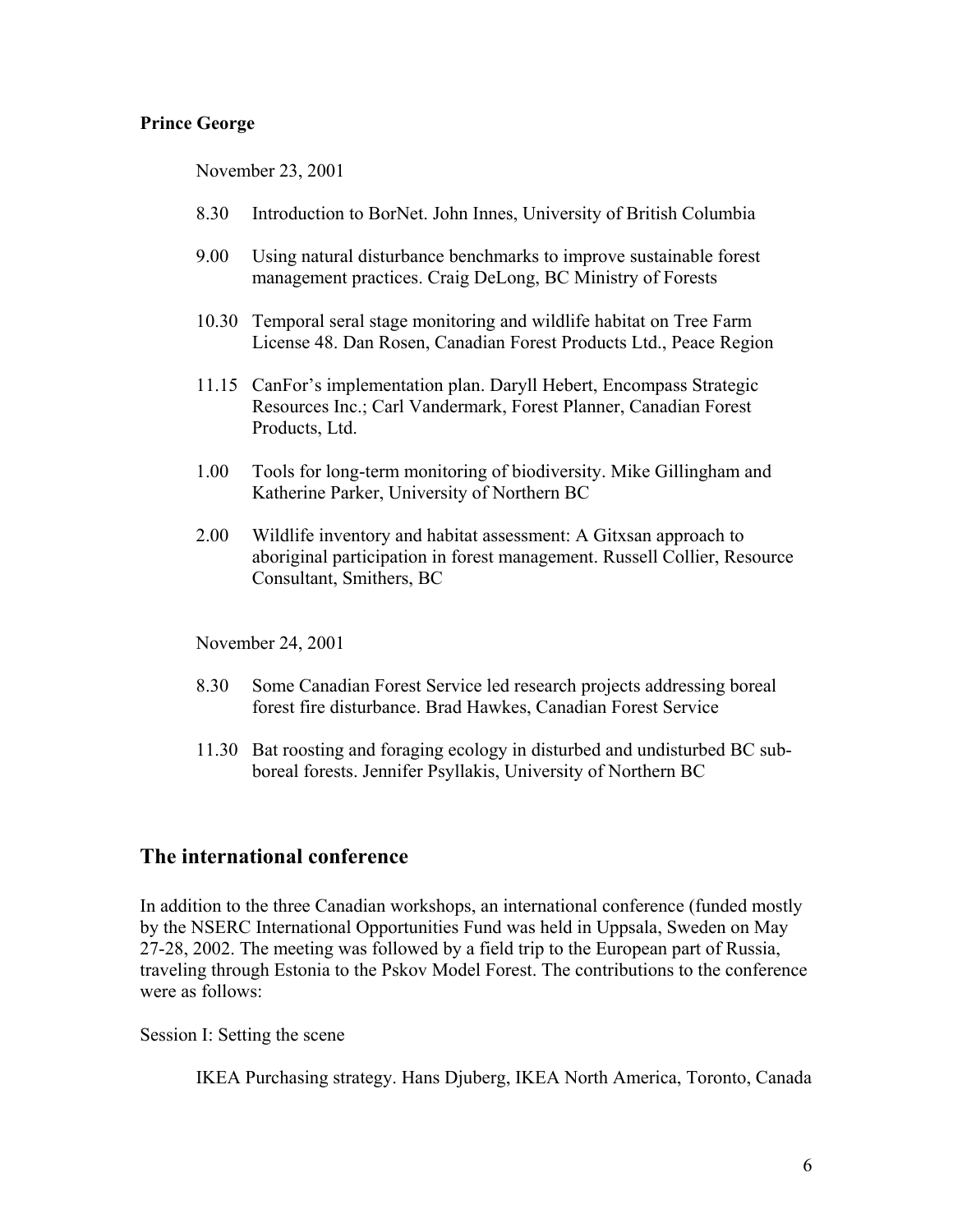The High Conservation Value Forest toolkit. Steven Jennings, ProForest, UK

- Keynote address. Ola Ullsten, Co-Chair of the World Commission on Forest and Sustainable Development, Canada
- Canadian boreal forest biodiversity research: A synthesis and gap analysis. Carolyn Whittaker, University of British Columbia, Canada

Session II: How much and where should forests be fully protected in reserves?

- Inventory of intact natural forest landscapes in northern European Russia. Alexey Yarshenko, Greenpeace, Russia
- Detection of thresholds in forest bird species' response to silvicultural intensity in the Acadian forest of eastern Canada. Marc-André Villard, Université de Moncton, Canada
- How much habitat is enough? Towards a scientific basis for setting boreal forest conservation targets. Per Angelstam, Swedish University of Agricultural Sciences, Sweden
- Managing risk to arthropod populations with unharvested reserves. John Spence, University of Alberta, Canada

Session III: How can management effectively restore/recreate/maintain important features required to conserve biodiversity?

- Integrating biodiversity conservation into forest planning and operational practices in Canada. Luigi Morgantini, Weyerhaeuser Company, Canada
- Sweden's strategy for managing its national forest. Stefan Bleckert, Sveaskog, Sweden
- Literature review on biodiversity research in Finland. Petri Ahlroth, Ministry of Agriculture and Forestry, Finland

Session IV: How can we determine the effectiveness of these biodiversity conservation efforts?

Biodiversity performance indicators. Stan Boutin, University of Alberta

BorNet achievements in Finland. Lauri Saaristo, University of Helsinki, Finland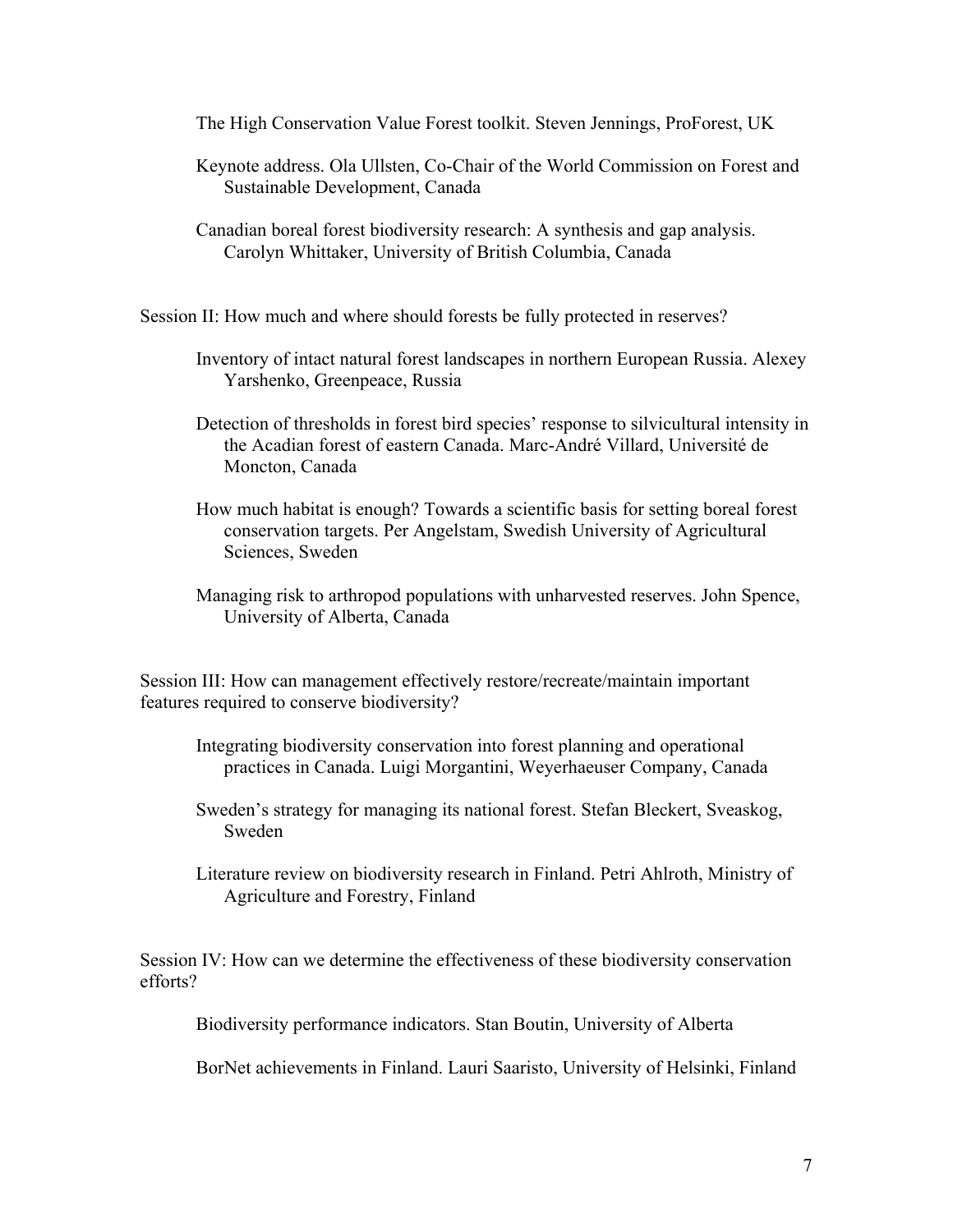Using landbirds to assess the effectiveness of ecosystem management in the boreal forest of eastern Canada. Pierre Drapeau, University of Quebec at Montreal, Canada

First Nations monitors and measures of forest biodiversity.

Sessions II-IV were followed by panel discussions, with panelists including: Rachel Holt (WWF, Canada), Jean-Paul Gladu (National Aboriginal Forestry Association, Canada), Daryll Hebert (Encompass Strategic Resources Ltd., Canada), Stig Larsson (Swedish University of Agricultural Sciences, Sweden), Suvi Raivio (Finnish Forest Industries Federation, Finland), Jan Volney (Canadian Forest Service, Canada), Russell Graham (US Forest Service, USA), Bjorn Åge Tømmerås (Norwegian Institute for Nature Research, Norway), Allan Watt (Centre for Ecology and Hydrology, UK) and Susan Leech (Forest Research Extension Partnership, Canada).

### **Key results**

### **Question 1: How much and where should forests be fully protected in reserves?**

Protected areas and high conservation value forests (HCVFs)

Even with an emphasis on retaining habitat elements, forest management is likely to homogenize areas and reduce complexity, particularly microhabitats within stands. To maintain biodiversity across all scales and to provide benchmarks against which to compare management, we need large, intact, natural protected areas. A pan-boreal analysis regarding how much forest is currently protected, levels of protection and what is missing is required. This gap analysis should build from a common ecological classification system across the boreal, and BorNet should partner with other organizations who are already attempting to complete this task. The specific approach for completing this type of analysis should be built from other projects as well (e.g., the BEAR project in Europe). A key industry need (for wood-users such as IKEA) is access to information about where wood is being sourced. Industry needs to have a way to assess whether wood is coming from High Conservation Value Forests (HCVFs). It is evident that some countries have more HCVFs just because of their forest management history and work needs to be done to address the need to treat countries equitably across the boreal. Europe must focus on restoring HCVFs, while Canada and Russia must work to avoid losing HCVFs. Protection efforts should be focusing on maintaining currently intact forests or restoring intact forests so that there is ecological representation and equitable distribution of protected areas across the boreal.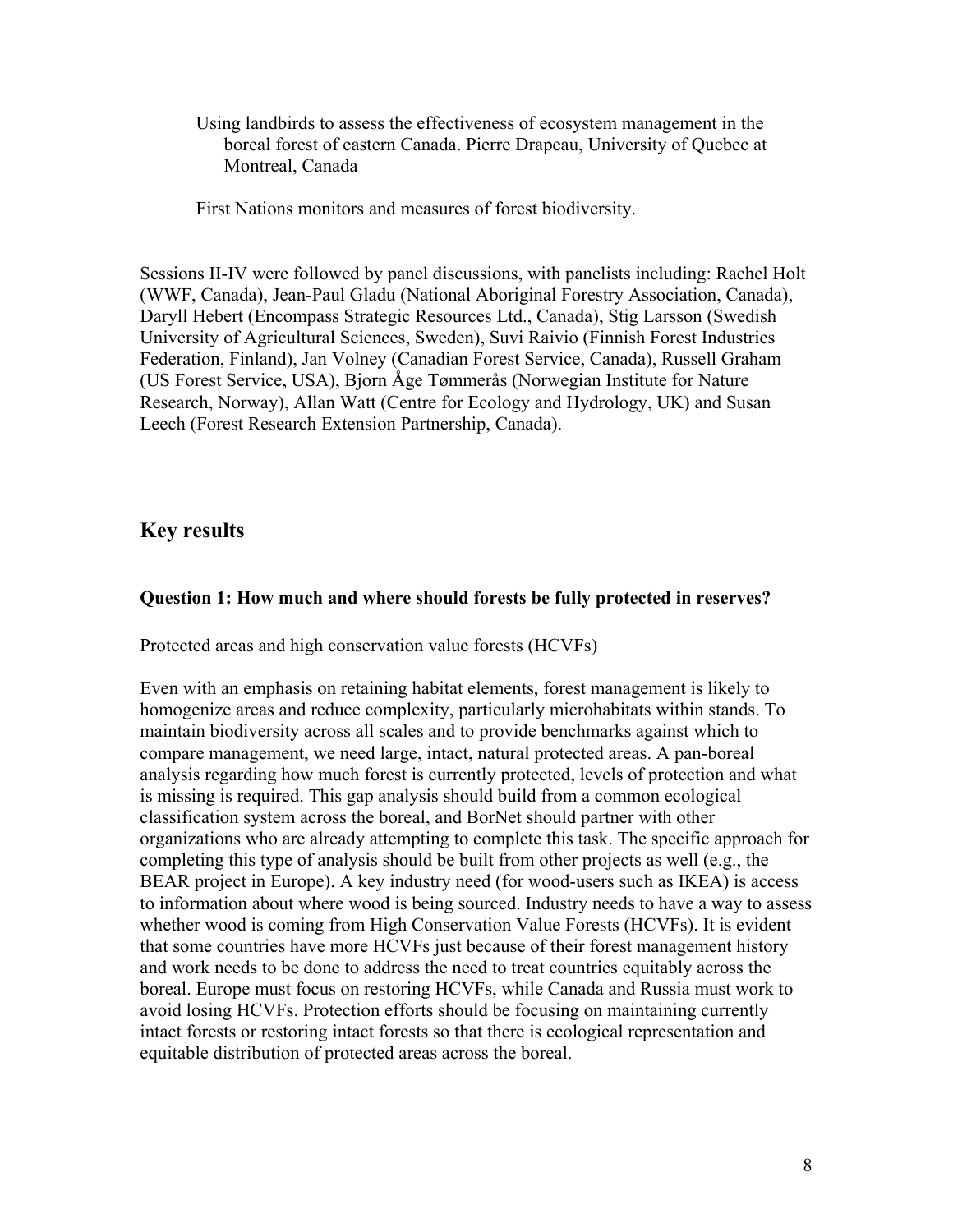#### The role of habitat thresholds

We do not know how much is enough. This question is impossible to answer without a clear statement of goals, but even assuming goals of forest management were clearly stated, we still do not have all the information to answer this question. Eventually, a welldesigned monitoring program could tell us the answer to this question, but meanwhile we need a surrogate. Thresholds are important because they provide forest managers and policy-makers with a target which can then be assessed over time and adjusted as needed. We need to put more effort into defining thresholds of habitat loss for different species, with a particular focus on species that are most sensitive to forest harvesting. Thresholds are important means to communicate and effect change on the ground.

#### **Question 2: How can management effectively restore/recreate/maintain biodiversity?**

Retaining or restoring habitat elements within managed forests

We currently have a good understanding of stand-level concerns regarding maintaining key habitat elements (e.g., snags, coarse woody debris), and we know a lot about methods for maintaining/restoring biodiversity. Scale is critical as there are gaps in our knowledge regarding the fine-scale species such as lichens, fungi, insects and processes related to this scale, as well as gaps in our understanding of landscape-level biodiversity factors. We have limited knowledge regarding some landscape-level questions (e.g., corridors and connectivity between intact forests, etc.). Natural disturbance might be used as a template, but a zoning approach may be more appropriate in areas with an extensive management history and with land tenure constraints. We also need more information about the relative effectiveness of different methods for restoring/maintaining biodiversity.

### **Question 3: How can we assess the effectiveness of our biodiversity conservation efforts?**

#### Choosing appropriate indicators

An index of indicators will not be sensitive enough to warn us of rare/endangered species loss before it occurs. Several studies show that indicators do not correlate well with one another. The correlations are so weak that it would be hard to use them as an index. We need a more sensitive measure as an early warning system, but this will be very expensive. We need an indicator system that looks after all species. Current assessment programs are biased against rare species – we should try to incorporate these in a costeffective way. On a coarse scale, indicators (e.g., amount of dead wood) are useful. In summary, by looking at a comparison of different disturbances or human footprints (e.g.,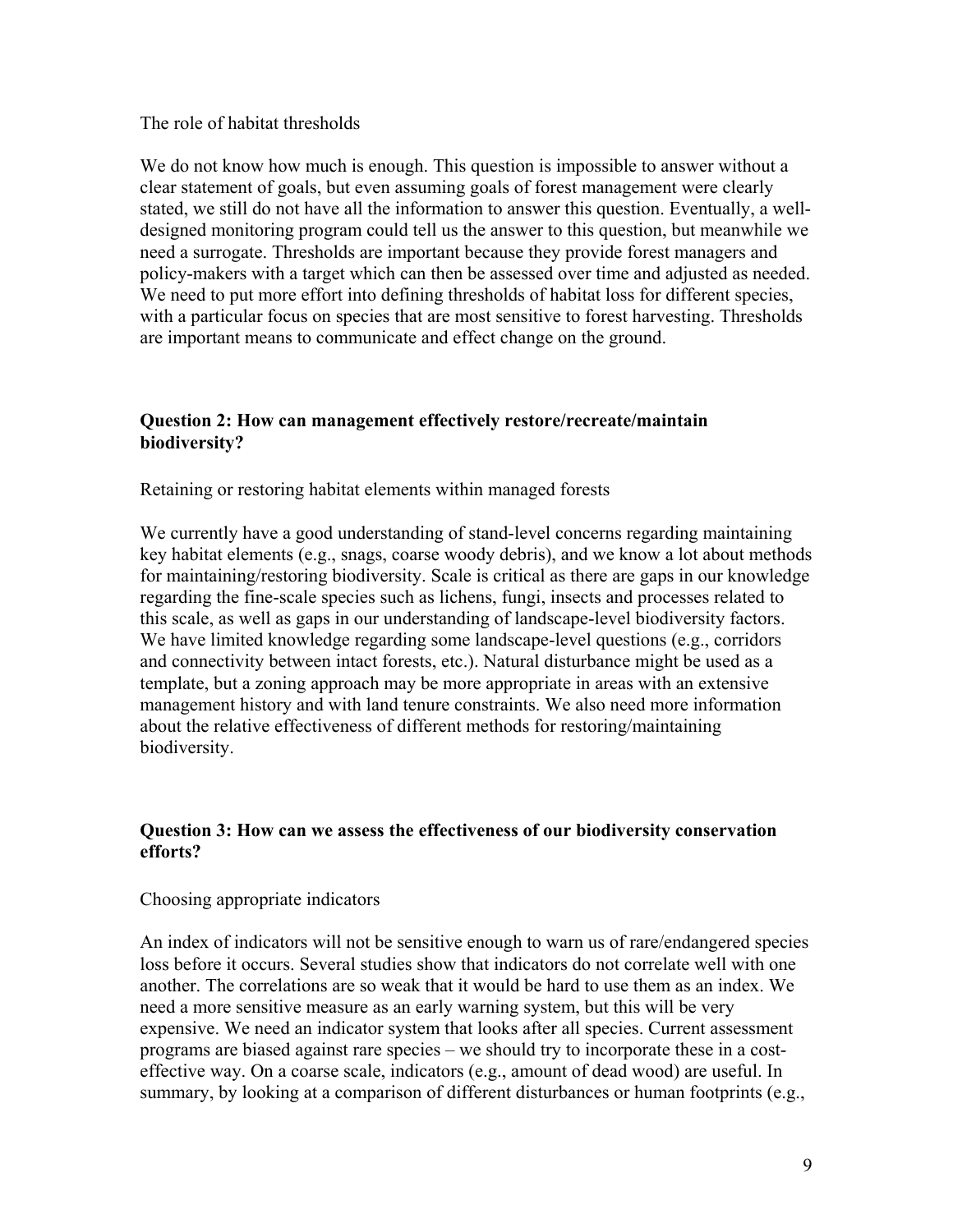from Europe to Russia to Canada), we can extend the x-axis and study how variation in disturbance correlates to different indicators.

# **Training of HQP**

This project essentially was a research coordination and synthesis exercise and, as such, differed from the majority of research sponsored by the Sustainable Forest Management Network. However, it was possible to involve a number of undergraduate and graduate research assistants during the synthesis phase who all received training in literature review and analysis. One (Kelly Squires) has co-authored the main publication arising from the work. The following individuals were involved:

- Julia James
- Kevin O'Connor (undergraduate)
- Joanna Dawlings (undergraduate)
- Kym Welstead (undergraduate)
- Richard Feldman (graduate MSc)
- Kelly Squires (graduate MSc)
- Kenneth Er (graduate MSc)

In addition to these individuals, several students attended the international conference, including Monika Breuss (Austria) and Jason Young (Canada) (both PhD students).

A major outcome of this international conference was the agreement to submit a joint research proposal to the European Union  $6<sup>th</sup>$  Framework Programme that would involve scientists from Canada, the UK, Norway, Sweden, Finland and Russia. The proposal involved the following steps:

- measure the regional human footprint on landscapes with different land use history in Europe, Russia and Canada;
- stratify the forest types so that biodiversity thresholds can be analyzed with a relevant thematic resolution;
- find response variables for quantitative analyses;
- enhance communication between science and practice by establishing practical case studies representing the relative need for conservation, management and rehabilitation of ecosystem networks.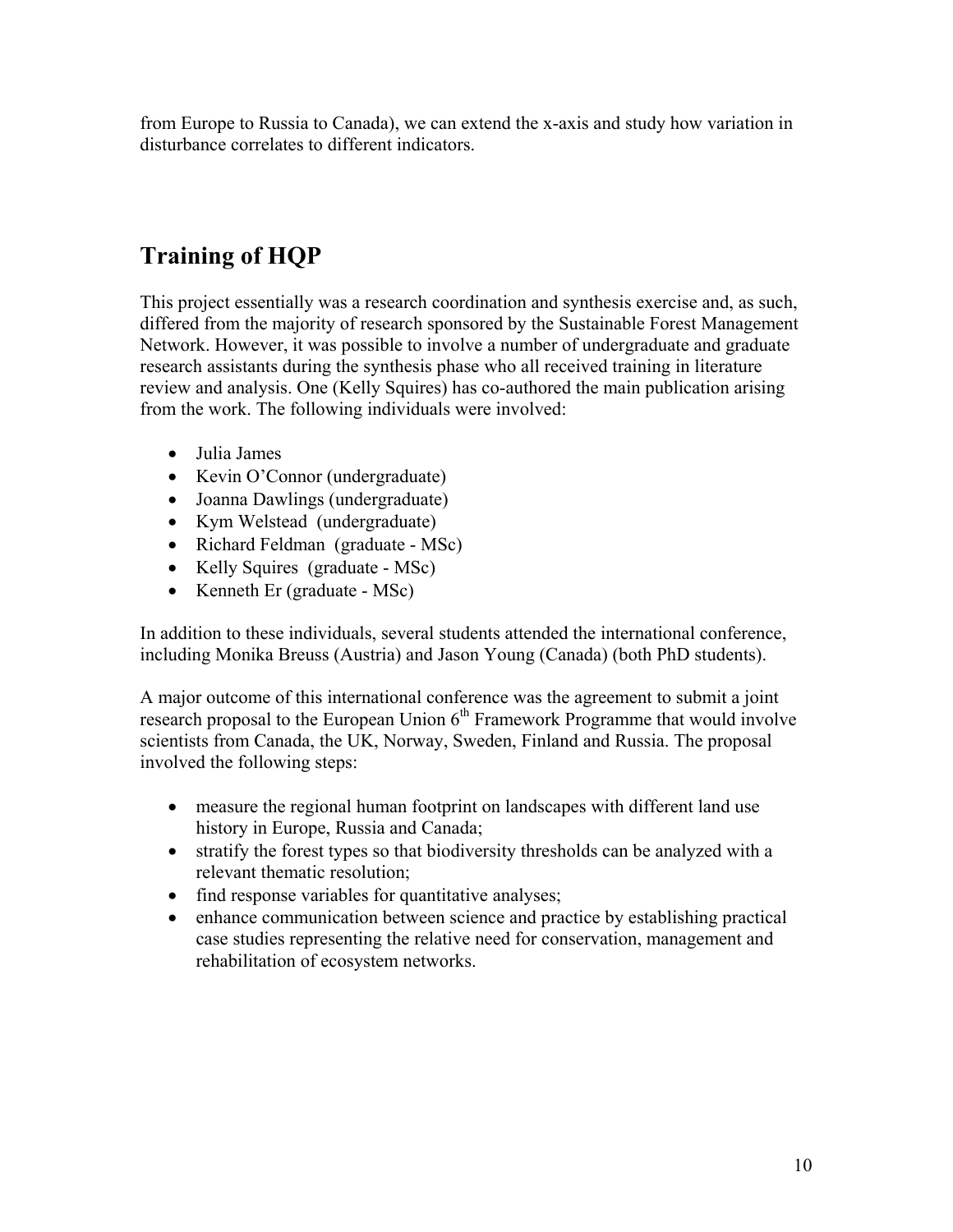### **KETE**

### **Proceedings**

Each of the three BorNet Canada workshop proceedings was published as workshop reports and was widely distributed. Although 500 copies of each were printed, stocks are now exhausted, suggesting very considerable demand for the product. A proceedings report was also published for the international conference, stocks of which are also exhausted.

In fall 2002, a newsletter was published describing events to date. The proceedings and newsletter were made available on the BorNet website ([www.bornet.org\)](http://www.bornet.org/).

### **National synthesis**

In addition to the materials included in the workshop proceedings, the national synthesis for Canada was written up and submitted for publication in a special edition of *Ecological Bulletins* which will describe biodiversity conservation efforts in the boreal forests of Sweden, Finland and Canada. At the time of writing, the status of this volume is unknown. The reference is:

Whittaker, C., Squires, K. and Innes, J.L. (200?) Biodiversity research in the boreal forests of Canada: Protection, management and monitoring. Submitted to special edition of *Ecological Bulletins* dealing with boreal forest biodiversity.

Many of the recommendations from Canada have been incorporated into a document by Per Angelstam and others (S. Boutin, J. Innes, L. Morgantini, F. Schmiegelow, J. Spence, M. Stephenson and M.-A. Villard) *Defining objective targets for boreal forest conservation – the need for replicated studies at the landscape scale*, which will likely be published in the special edition of *Ecological Bulletins*.

### **Other publications**

Further publications indirectly related to the BorNet project that arose during the project period included:

Innes, J.L. and Er, B.H. 2002. Global forest regulation in the ten years after Rio. *Trends in Ecology and Evolution* **17**(9), 445.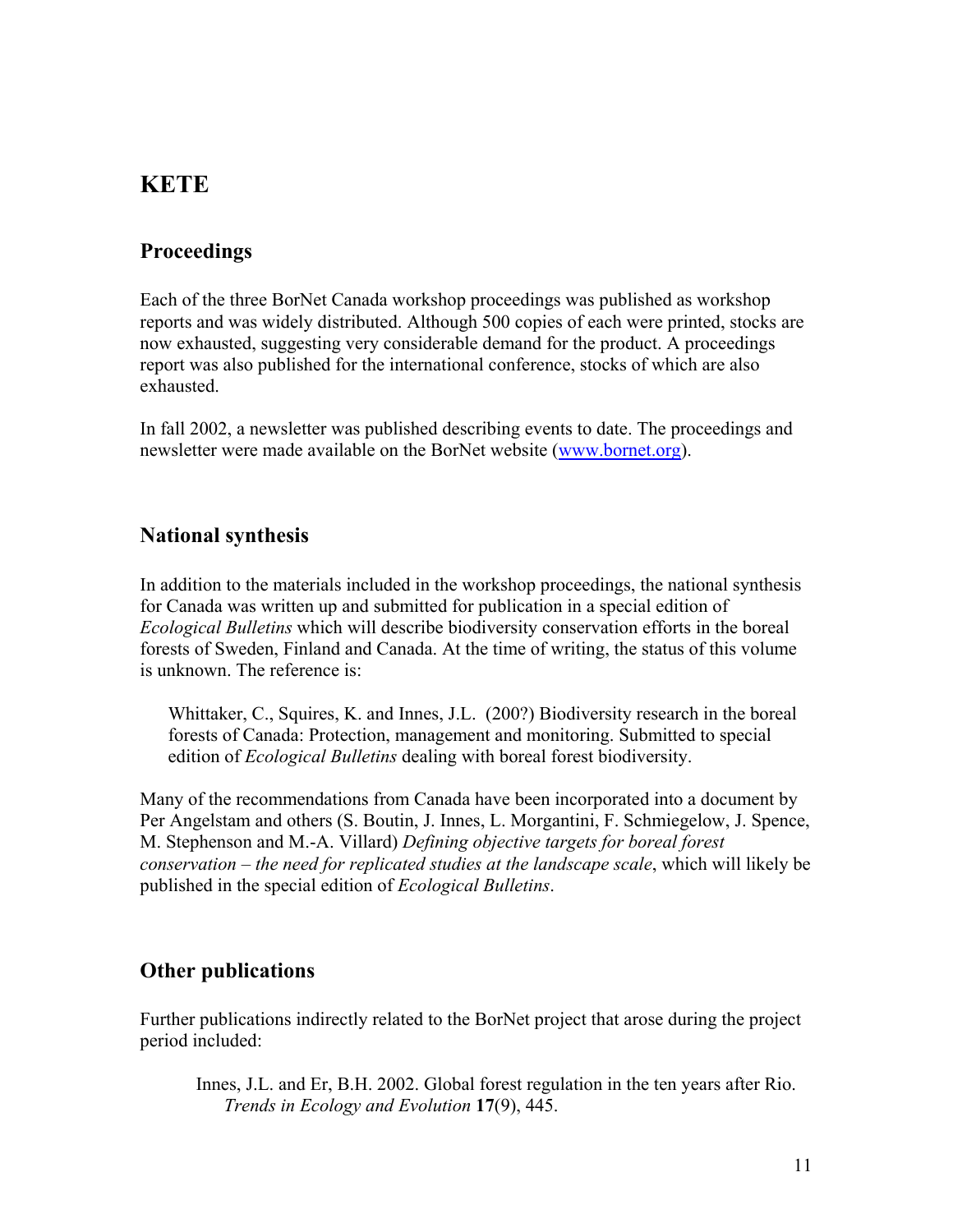- Er, B.H. and Innes, J.L. (2002) Questionable utility of the frontier forest concept. *BioScience* **52**(12), 1095-1109.
- Er, B.H. and Innes, J.L. (2002) The presence of old-growth characteristics as a criterion for identifying forests of high conservation value. *International Forestry Review* **5**(1), 1-8.

Material collected for the review of habitat thresholds will also be used in a forthcoming special publication of the British Columbia Ministry of Sustainable Forest Management called *Habitat Supply Thresholds: A literature synthesis*, edited by Pamela Dykstra. The BorNet contributor for this volume is Richard Feldman, one of the graduate students employed by BorNet to work on the literature review.

### **SFM Network 2002 Conference session**

BorNet organized a special session at the 2002 SFM Network Conference. The speakers discussed biodiversity conservation across a gradient from Scotland (John Innes), through Sweden (Per Angelstam), eastern Canada (Marc-André Villard) to western Canada (Fiona Schmiegelow). The session illustrated the benefits of comparing the condition of forest biodiversity at different stages of development.

### **Other outputs**

As a result of the direction provided by participants in the BorNet international workshop, we developed a list of key knowledge gaps around each question in the BorNet framework. Many of these knowledge gaps may be filled by existing information, which needs to be located and synthesized into useful products. The steering committee and project coordinators met in November 2002 to prioritize the knowledge gaps in each area, identified groups that are already working on these projects, and decided which projects would be worth pursuing under the BorNet umbrella. These are summarized in the directions for future work below.

# **Networking**

A major objective of this project was to develop networking opportunities. This was achieved, as indicated by the participant lists from the Canadian workshops and the international conference. A BorNet steering committee was formed, and this could be the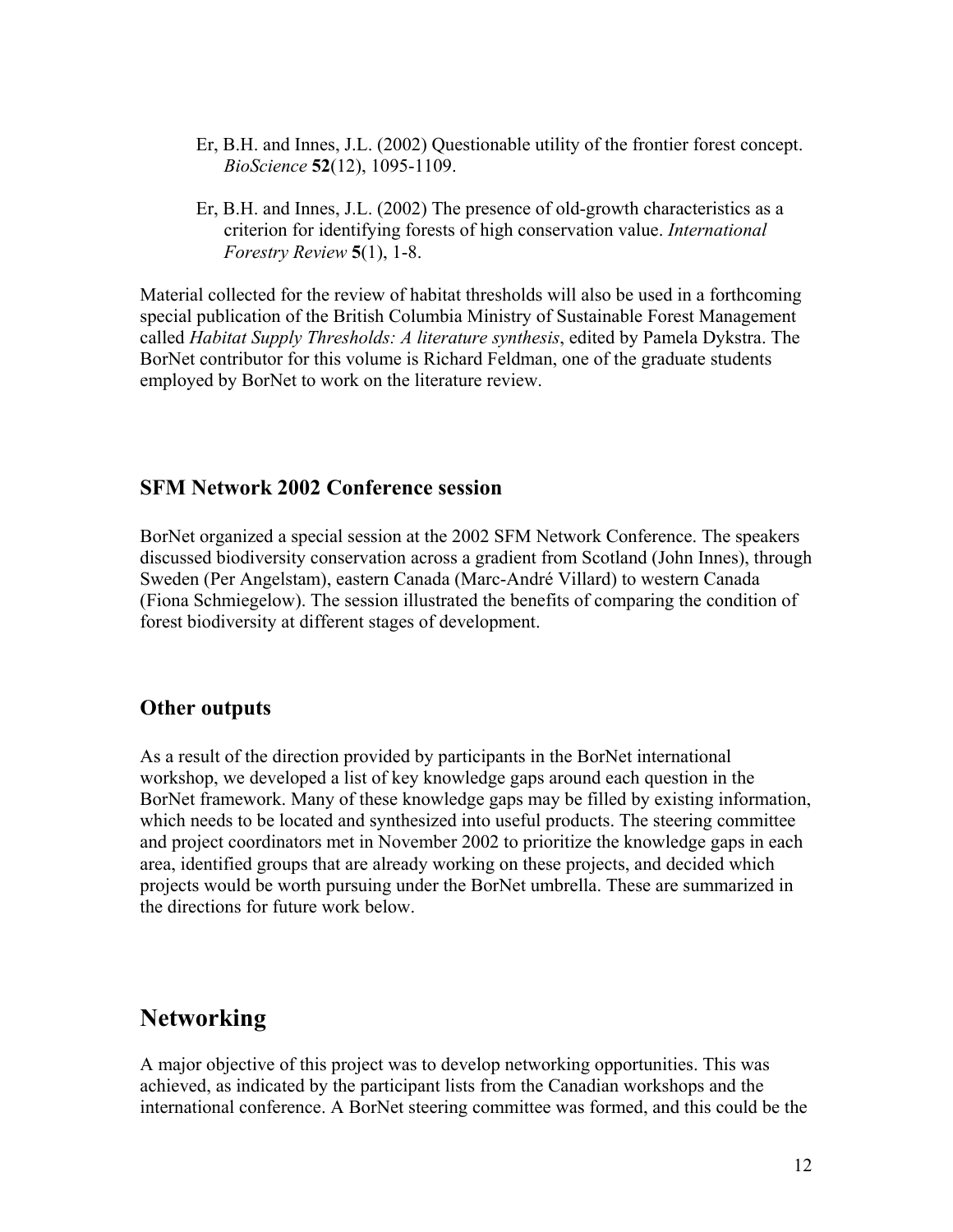basis for future networking opportunities. The members were: Per Angelstam (Sweden), Luigi Morgantini (Canada), Marc-André Villard (Canada), Yuri Baranchikov (Russia), John Spence (Canada), Jan Volney (Canada), Stan Boutin (Canada), Jari Niemela (Finland), Allan Watt (UK), Pierre Drapeau (Canada), Suivi Raivio (Finland), Carolyn Whittaker (Canada), Andrei Gromstev (Russia), Bjorn Åge Tømmerås (Norway), Alexey Yaroshenko (Russia) and John Innes (Canada).

A particular feature of the BorNet meetings has been the mix of participants. For example, the international conference drew 26 scientists, 8 industry representatives, 7 members of non-governmental organizations and 3 individuals from government, with eight different countries represented.

## **Future work**

Key messages from the BorNet International conference included:

- BorNet is an important mechanism for international cooperation;
- the networking is important in itself, and resources should be sought for continuing to network build through BorNet; and
- BorNet should facilitate communication among boreal countries regarding biodiversity.

These messages have since been re-iterated at several meetings, including a Canadian workshop on research priority setting for boreal forest research held in Ottawa-Gatineau in the spring of 2003.

In November 2002, a group of BorNet researchers met in Edmonton, Canada to look at possible future directions. They prepared the following vision and goals for a continuation of the BorNet program.

**BorNet Vision:** Conservation of Biological Diversity in the World's Boreal Forests, through international comparisons, synthesis, and dissemination to policy-makers and practitioners.

### **BorNet Goals**

- 1. Viable, diverse, reproducing populations of boreal species exist throughout their natural ranges within the world's boreal forests.
- 2. Global, regional and local policies reflect current knowledge on biodiversity conservation.
- 3. Society has a broader and more international view of how forests should be managed.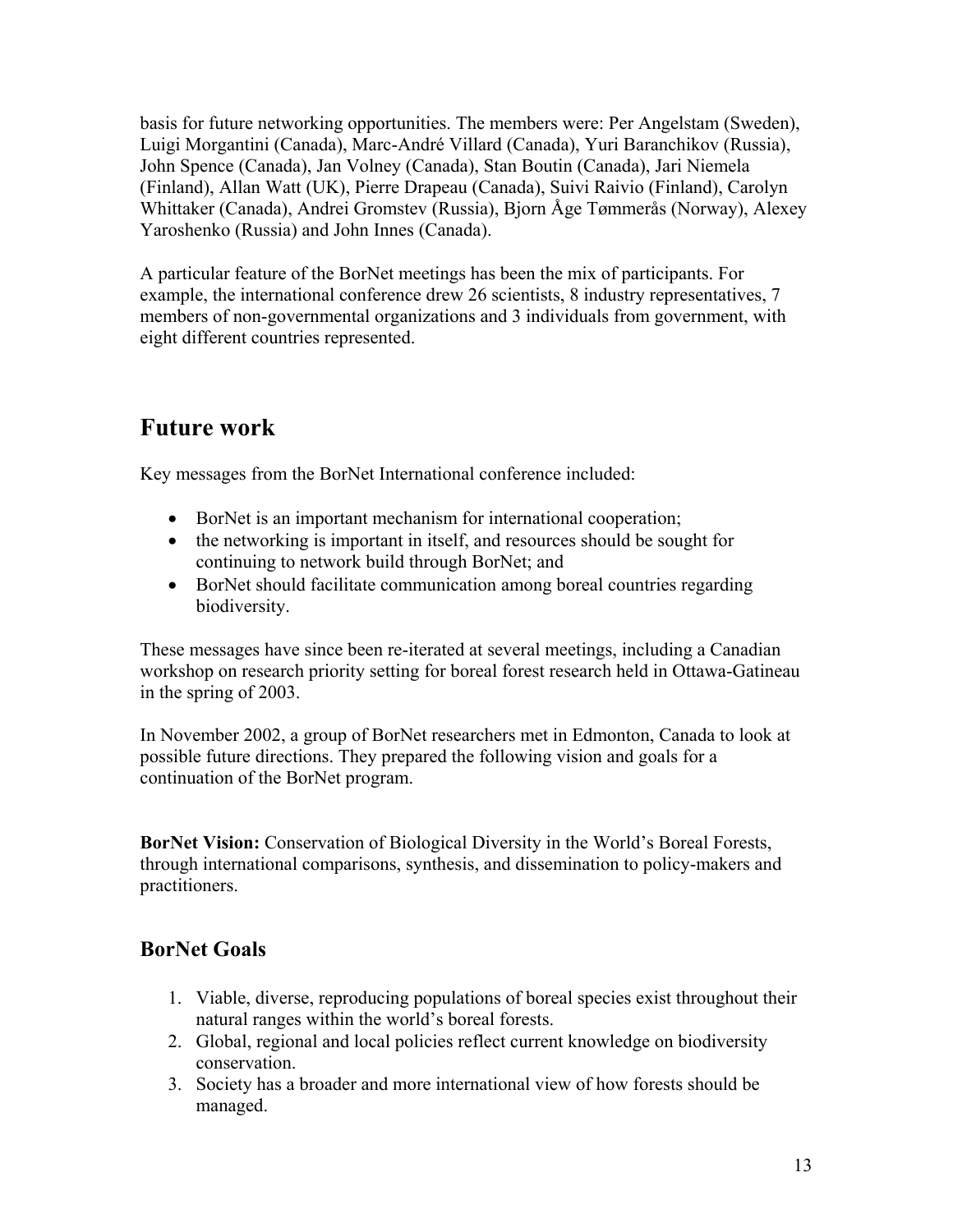4. A well established network of researchers, managers and policy-makers interested in biodiversity conservation exists across the boreal.

### **Goal 1: Viable, diverse, reproducing populations of boreal species exist throughout their natural ranges within the world's boreal forests**

Objective 1: Clear targets for how much and where forests should be fully protected in reserves based on scientific data and ecological classifications that span the boreal, are available, adopted and used by all appropriate groups.

Objective 2: Clear targets for required presence over time of stand and landscape level elements most affected by forest management are available and adopted for use by all appropriate groups.

Objective 3: Appropriate habitat and species indicators for biodiversity conservation are available, adopted, and used by all relevant groups across the boreal

### **Goal 2: Global, regional and local policies reflect current knowledge on biodiversity conservation**

Objective 1: Increased decision-maker knowledge of social, economic and environmental tradeoffs and risks

Objective 2: Increased researcher knowledge of the use of research results in policy making

Objective 3: Increased knowledge and consideration of other world, social and cultural views

### **Goal 3: Society has a broader and more international view of how forests should be managed**

Objective 1: Increased trust and use of BorNet as the source of information on Biodiversity Conservation Information across the boreal

Objective 2: Increased access to biodiversity conservation Information across the boreal

Objective 3: Increased societal awareness and knowledge of BORNET members and activities